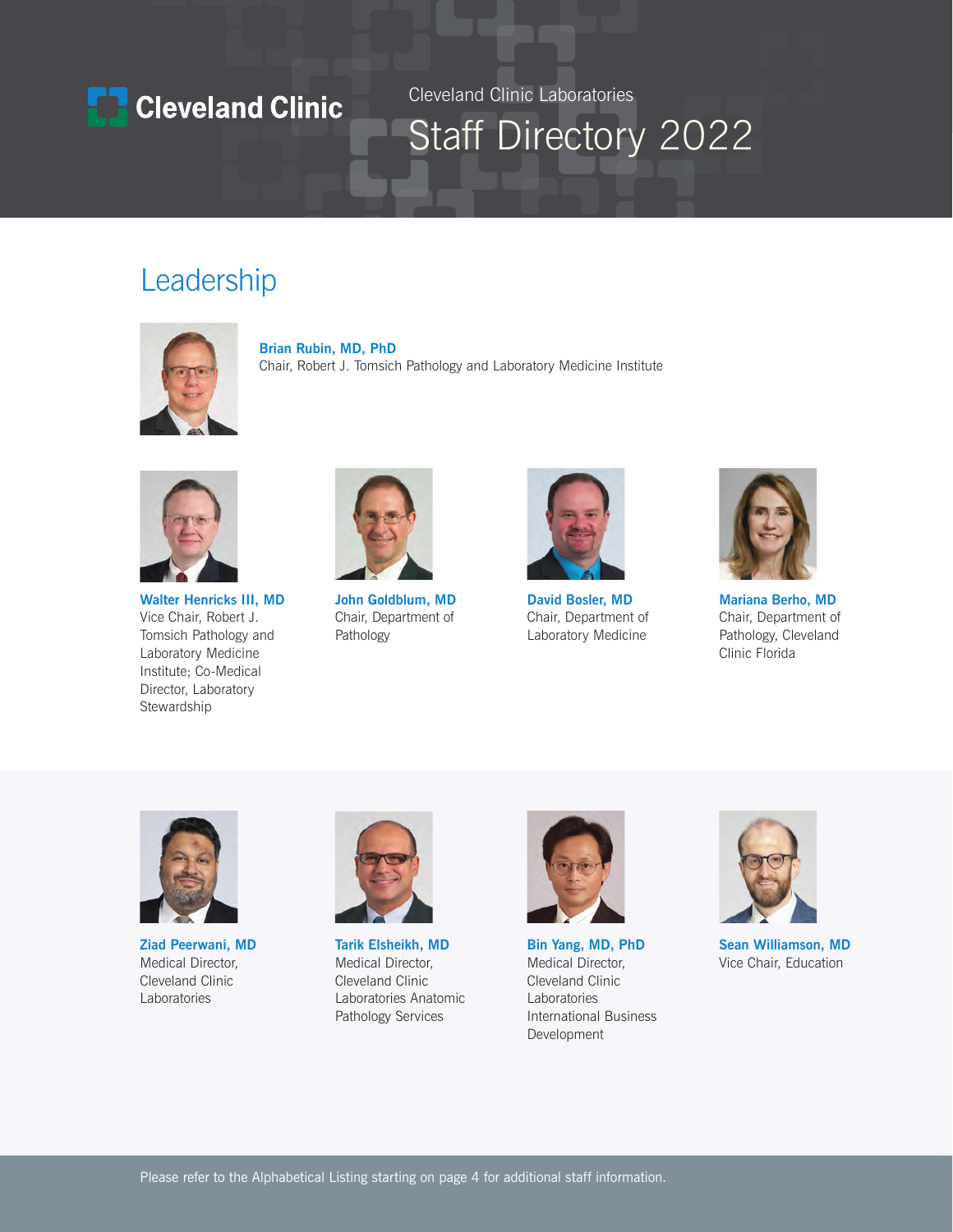## Listing of Staff by Subspecialty

## **Pathology**

- John Goldblum, MD *Chair, Department of Pathology*
- Daniela Allende, MD *Vice Chair, Research*
- Ana Bennett, MD *Vice Chair, Operations*
- Jennifer Brainard, MD *Vice Chair, Operations*
- Deborah Chute, MD *Director, Residency Training Program*
- Tarik Elsheikh, MD *Medical Director, CCL Anatomic Pathology Services*
- Lisa Yerian, MD *Medical Director, Continuous Improvement*

### **Autopsy Pathology**

- E. Rene Rodriguez, MD *Section Head, Autopsy Pathology*
- Carmela Tan, MD

## **Breast Pathology**

- Patrick McIntire, MD *Director, Breast Pathology*
- Christine Booth, MD
- Xiaoyan Cui, MD, PhD
- Erinn Downs-Kelly, DO
- Erika Doxtader, MD
- Nancy Fong, MD
- Raza Hoda, MD
- Gloria Lewis, MD
- Jonathan Myles, MD
- Olaranke Oshilaja, MD
- J. Jordi Rowe, MD
- Andrew Sciallis, MD
- Gloria Zhang, MD, MPH

### **Cardiovascular Pathology**

- E. Rene Rodriguez, MD
- *Director, Cardiovascular Pathology*  • Alison Krywanczyk, MD
- Carmela Tan, MD

## **Cytopathology**

- Christine Booth, MD *Section Head, Cytopathology*
- Erika Doxtader, MD *Associate Section Head, Cytopathology*

2 | **STAFF DIRECTORY 2022** | clevelandcliniclabs.com

• Natalie Banet, MD

- Jennifer Brainard, MD
- Deborah Chute, MD
- Kathryn Dyhdalo, MD
- Tarik Elsheikh, MD
- Nancy Fong, MD
- Marko Golusin, MD
- • Christopher Griffith, MD, PhD
- Fatima Hamadeh, MD
- Raza Hoda, MD
- Gloria Lewis, MD
- Kelsey McHugh, MD • Patrick McIntire, MD
- Mark Melaragno, MD
- Olaranke Oshilaja, MD
- Maria Luisa C. Policarpio-Nicolas, MD
- Susan Porter, MD
- Akeesha Shah, MD
- Juan Xing, MD
- Bin Yang, MD, PhD

## **Dermatopathology**

- Steven Billings, MD *Co-Section Head, Dermatopathology*
- Melissa Piliang, MD *Co-Section Head, Dermatopathology*
- Wilma Bergfeld, MD
- Anthony Fernandez, MD, PhD
- Jennifer Ko, MD, PhD
- Shira Ronen, MD

### **Gastrointestinal Pathology**

- Daniela Allende, MD *Co-Director, Gastrointestinal Pathology*
- Ilyssa Gordon, MD, PhD *Co-Director, Gastrointestinal Pathology*
- Ana Bennett, MD
- Michael Cruise, MD, PhD
- Erinn Downs-Kelly, DO
- Clifton Fulmer, MD
- John Goldblum, MD
- Walter Henricks III, MD
- Shaomin Hu, MD, PhD
- James Lapinski, MD
- Kelsey McHugh, MD
- Thomas Plesec, MD
- Daniel Roberts, MD
- Scott Robertson, MD, PhD
- Erica Savage, MD
- Sebouh Setrakian, MD
- Lisa Yerian, MD
- Xuefeng Zhang, MD

#### **Genitourinary Pathology**

- Sean Williamson, MD *Director, Genitourinary Pathology*
- R. Michelle Cox, MD
- Jesse McKenney, MD
- Jonathan Myles, MD
- Jane Nguyen, MD, PhD
- Christopher Przybycin, MD

## **Gynecologic Pathology**

- Karuna Garg, MD
	- *Director, Gynecologic Pathology*
- Natalie Banet, MD
- Jennifer Brainard, MD
- Andres Chiesa-Vottero, MD
- Xiaoyan Cui, MD, PhD
- Kathryn Dyhdalo, MD
- Marko Golusin, MD
- Amy Joehlin-Price, MD
- Mark Melaragno, MD
- Maria Luisa C. Policarpio-Nicolas, MD

*Co-Director, Hepatobiliary Pathology* 

*Co-Director, Hepatobiliary Pathology*

• Ilyssa Gordon, MD, PhD

• Ana Bennett, MD • Michael Cruise, MD, PhD

- Susan Porter, MD
- Christopher Przybycin, MD
- Laura Rabinowitz, MD • Andrew Sciallis, MD

• Bin Yang, MD, PhD • Gloria Zhang, MD, MPH **Head and Neck Pathology** • Christopher Griffith, MD, PhD *Director, Head and Neck Pathology* 

• Deborah Chute, MD • Vincent Cracolici, MD • Tarik Elsheikh, MD • Fatima Hamadeh, MD • Aaron Hoschar, MD • Laura Rabinowitz, MD • Mobeen Rahman, MD • Akeesha Shah, MD **Hepatobiliary Pathology** • Daniela Allende, MD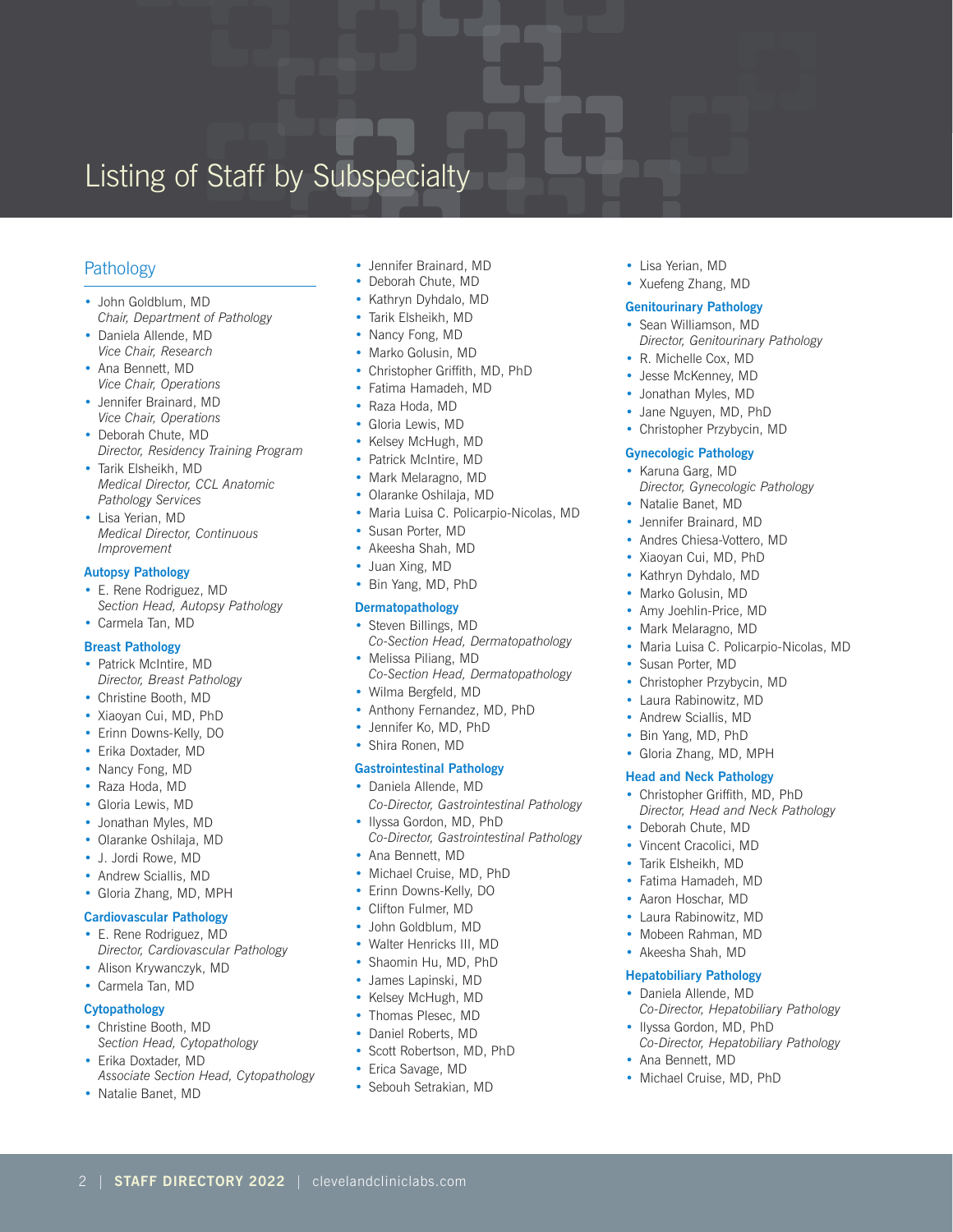## Listing of Staff by Subspecialty

- Clifton Fulmer, MD
- Shaomin Hu, MD, PhD
- Kelsey McHugh, MD
- Thomas Plesec, MD
- Daniel Roberts, MD
- Scott Robertson, MD, PhD
- Erica Savage, MD
- Lisa Yerian, MD
- Xuefeng Zhang, MD

#### **Medical Kidney Pathology**

- Leal Herlitz, MD *Director, Medical Kidney Pathology*
- Jane Nguyen, MD, PhD
- Kristen Tomaszewski, MD

### **Neuropathology**

- Richard Prayson, MD *Section Head, Neuropathology*
- Gabrielle Yeaney, MD

#### **Ocular Pathology**

• Gabrielle Yeaney, MD *Director, Ocular Pathology*

### **Perinatal Pathology**

• Amy McKenney, MD *Director, Perinatal Pathology*

### **Pulmonary Pathology**

- Sanjay Mukhopadhyay, MD *Director, Pulmonary Pathology*
- A. Valeria Arrossi, MD
- Carol Farver, MD

### **Soft Tissue and Bone Pathology**

- Karen Fritchie, MD *Director, Soft Tissue Pathology*
- Scott Kilpatrick, MD *Director, Orthopaedic Pathology*
- Steven Billings, MD
- John Goldblum, MD
- John Reith, MD
- Brian Rubin, MD, PhD

## Laboratory Medicine

• David Bosler, MD *Chair, Department of Laboratory Medicine*

- Kamran Kadkhoda, PhD
- *Medical Director, Immunopathology* • Karl Theil, MD
- *Associate Director, Clinical Pathology Residency Program*
- Edmunds Reineks, MD, PhD *Section Head, Point-of-Care Testing*

#### **Clinical Biochemistry**

- Jessica Colon-Franco, PhD *Section Head, Clinical Biochemistry; Medical Director, Special Chemistry*
- Adam McShane, PhD *Medical Director, Automated Chemistry*
- Grace Kroner, PhD
- Marvin Natowicz, MD, PhD
- Edmunds Reineks, MD, PhD

### **Hematopathology**

- James Cook, MD, PhD *Section Head, Hematopathology*
- Morayma Reyes Gil, MD *Medical Director, Hemostasis and Thrombosis*
- Shweta Bhavsar, MD
- David Bosler, MD
- Claudiu Cotta, MD, PhD
- Genevieve (Eve) Crane, MD, PhD
- Sherri Flax, MD
- Megan Nakashima, MD
- Sarah Ondrejka, DO
- Ziad Peerwani, MD
- Joyce Heesun Rogers, MD, PhD
- Karl Theil, MD

#### **Microbiology**

- Daniel Rhoads, MD *Section Head, Microbiology; Director, Bacteriology*
- Susan Harrington, PhD *Director, Mycobacteriology; Director, Microbiology Processing*

#### **Transfusion Medicine**

- NurJehan Quraishy, MD *Section Head, Transfusion Medicine*
- Suzanne Bakdash, MD
- Ian Harrold, MD
- Andrew Jones, MD
- Suneeti Sapatnekar, MD, PhD

### **Molecular Pathology & Cytogenomics**

- Elizabeth Azzato, MD, PhD *Section Head, Molecular Pathology & Cytogenomics*
- Caroline Astbury, PhD *Director, Cytogenomics*
- Shweta Bhavsar, MD
- David Bosler, MD
- Emilia Calvaresi, MD, PhD
- Yu-Wei Cheng, PhD
- James Cook, MD, PhD
- Daniel H. Farkas, PhD, HCLD
- Zheng Jin Tu, PhD
- Sheila Shurtleff, PhD, HCLD(ABB)

## Cleveland Clinic Akron General

- Anne Caveny, MD
- Andrew Crabbe, MD
- Jason Lane, MD
- Sarah Lott, MD
- Renuka Malenie, MD
- Angela Powell, MD
- Eric Speakman, MD

## Cleveland Clinic Florida

- Mariana Berho, MD *Chair, Department of Pathology, Cleveland Clinic Florida*
- Pablo Bejarano, MD
- Diane Carlson, MD
- Julia Diacovo, MD
- Yasmin Johnston, MD

## Cleveland Clinic Central Biorepository

• Jennifer Ko, MD, PhD *Medical Director*

## Enterprise Laboratory **Stewardship**

• Walter Henricks III, MD *Co-Medical Director, Laboratory Stewardship*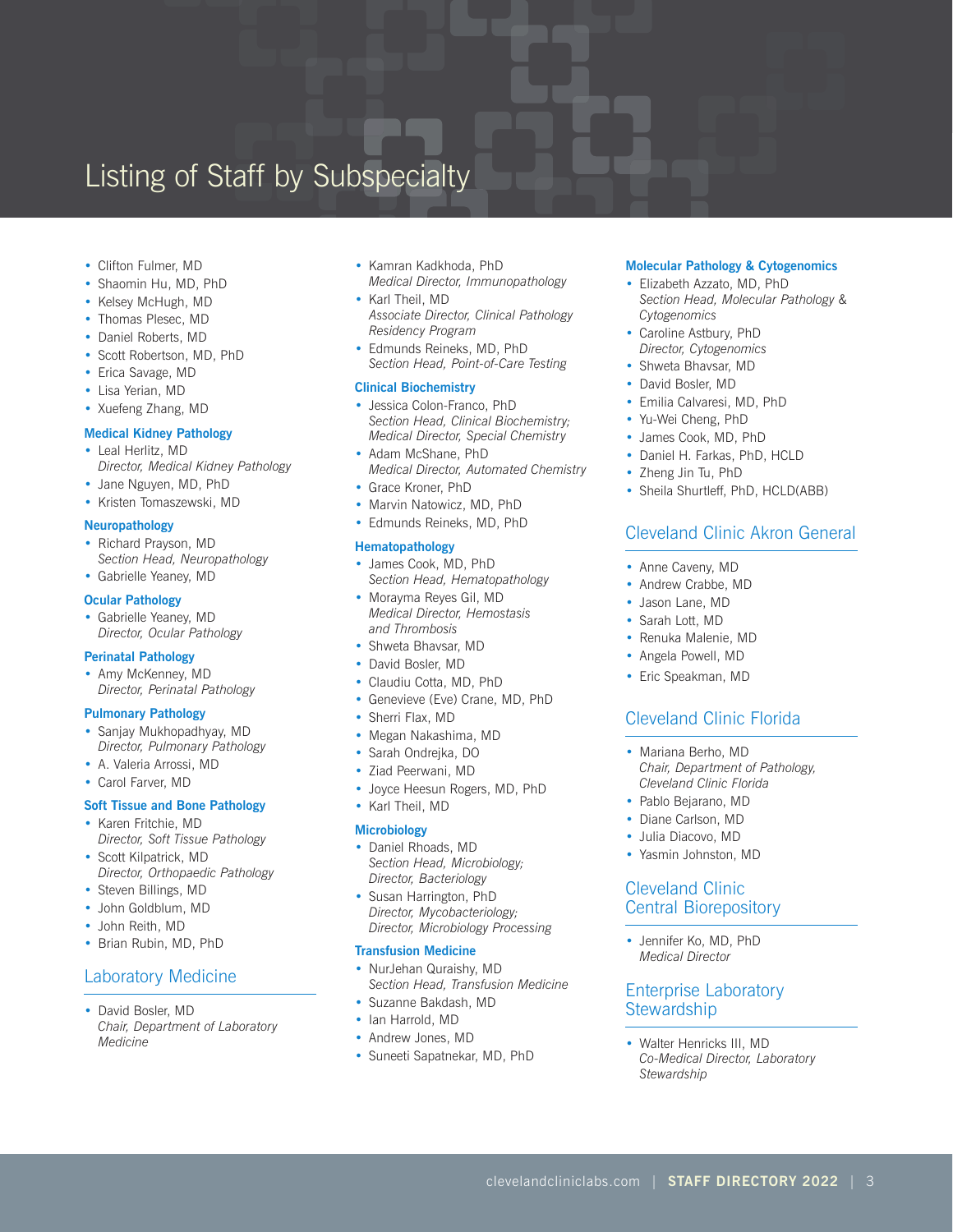

**Daniela Allende, MD**

*Co-Director, Gastrointestinal Pathology; Co-Director, Hepatobiliary Pathology; Vice Chair, Research* Board Certifications: Anatomic Pathology Specialty Interests: Gastrointestinal pathology, hepatobiliary and pancreas Phone: 216.444.8683 Email: allendd@ccf.org



**Natalie Banet, MD**

*Director, Gynecologic Pathology Fellowship Programs*  Board Certifications: Anatomic Pathology, Clinical Pathology, Cytopathology Specialty Interest: Cervical pathology, ovarian cancer, medical education Phone: 216.444.9666 Email: banetm@ccf.org



**A. Valeria Arrossi, MD** Board Certification: Anatomic Pathology Specialty Interest: Pulmonary pathology Phone: 216.444.9120 Email: arrossa@ccf.org



## **Ana Bennett, MD**

*Vice Chair, Operations*  Board Certifications: Anatomic Pathology, Clinical Pathology Specialty Interest: Hepatic pathology Phone: 216.444.3796 Email: benneta@ccf.org



**Caroline Astbury, PhD** *Director, Cytogenomics*  Specialty Interests: Cancer cytogenetics, constitutional cytogenetics, microarray, FISH, molecular genetic testing including Next Generation sequencing Phone: 216.636.5844 Email: astburc@ccf.org



## **Wilma Bergfeld, MD**  *Director, Dermatopathology Fellowship Program* Board Certifications: Dermatopathology, Dermatology Specialty Interest: Dermatopathology Phone: 216.444.2168 Email: bergfew@ccf.org



**Elizabeth Azzato, MD, PhD** *Section Head, Molecular Pathology & Cytogenomics*  Board Certifications: Clinical Pathology, Molecular Genetic Pathology Specialty Interests: Molecular genetics and oncology testing, genomics, next generation sequencing Phone: 216.444.8116 Email: azzatoe@ccf.org



### **Shweta Bhavsar, MD**

Board Certifications: Anatomic Pathology, Clinical Pathology, Molecular Genetic Pathology, Hematopathology Specialty Interest: Lymphomas and myeloid neoplasms Phone: 216.445.0467 Email: bhavsas@ccf.org



**Suzanne Bakdash, MD** Board Certifications: Blood Banking/ Transfusion Medicine, Anatomic Pathology, Clinical Pathology Specialty Interest: Blood banking Phone: 216.444.4616 Email: bakdass@ccf.org



## **Steven Billings, MD**

*Co-Section Head, Dermatopathology* Board Certifications: Dermatopathology, Anatomic Pathology, Clinical Pathology Specialty Interests: Dermatopathology, soft tissue pathology Phone: 216.444.2826 Email: billins@ccf.org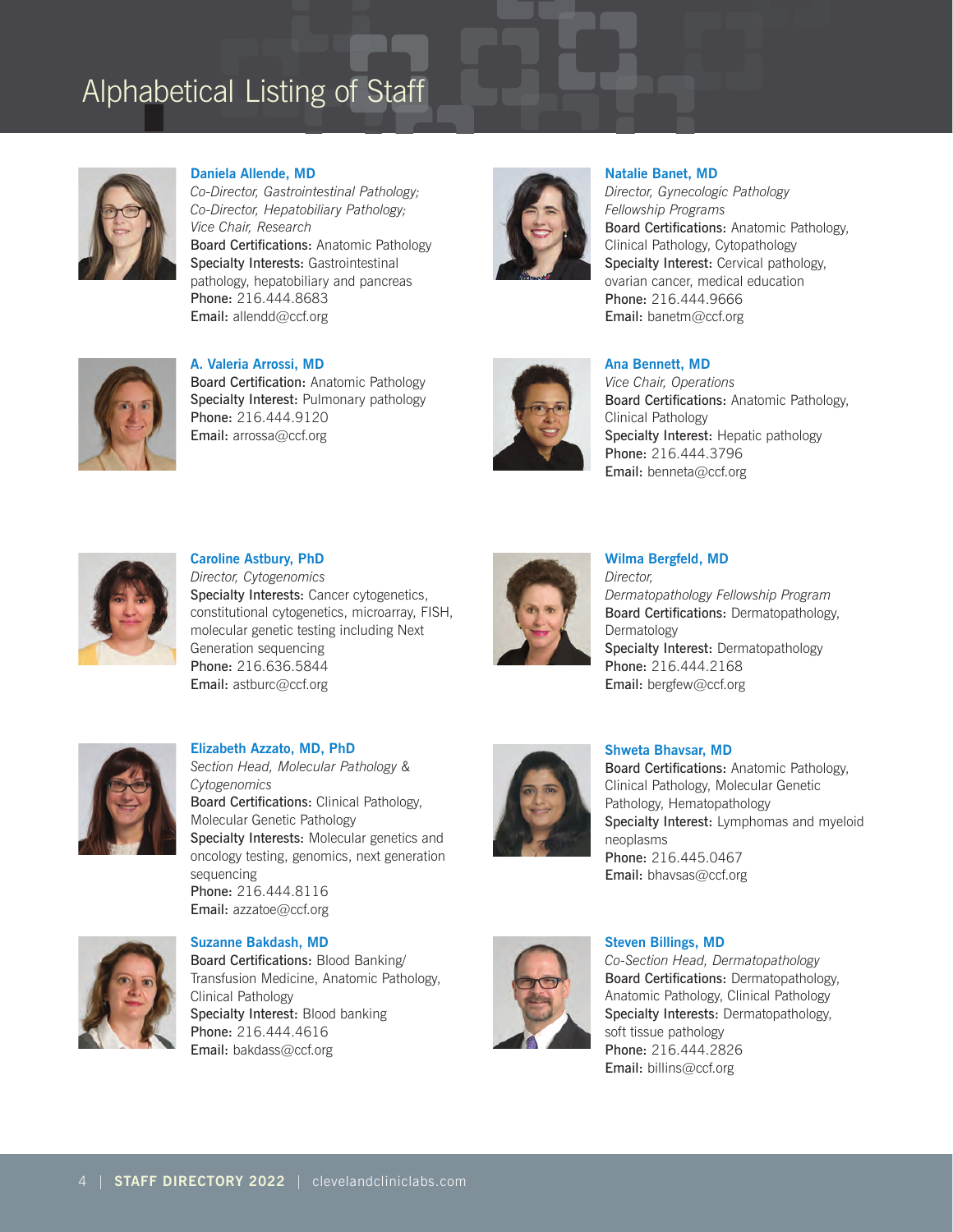

**Christine Booth, MD** 

*Section Head, Cytopathology*  Board Certifications: Cytopathology, Anatomic Pathology, Clinical Pathology Specialty Interests: Breast pathology, cytopathology, fine needle aspiration Phone: 216.444.2845 Email: boothc1@ccf.org



**Andres Chiesa-Vottero, MD** 

Board Certification: Anatomic Pathology Specialty Interests: Gynecologic pathology, medical kidney pathology Phone: 216.444.2825 Email: chiesaa@ccf.org



**David Bosler, MD**

*Chair, Department of Laboratory Medicine; Director, Molecular Genetic Pathology Fellowship Program*  Board Certifications: Anatomic Pathology, Clinical Pathology, Hematopathology, Molecular Genetic Pathology Specialty Interests: Leukemia and lymphoma diagnosis, molecular diagnostics in hematology Phone: 216.636.9615 Email: boslerd@ccf.org



## **Deborah Chute, MD**

*Director, Residency Training Program* Board Certifications: Anatomic Pathology, Cytopathology Specialty Interests: Cytopathology, head and neck pathology Phone: 216.444.0291 Email: chuted@ccf.org



## **Jennifer Brainard, MD**

*Vice Chair, Operations* Board Certifications: Cytopathology, Anatomic Pathology, Clinical Pathology Specialty Interests: Cytopathology, gynecologic pathology, fine needle aspiration Phone: 216.445.8474 Email: brainaj@ccf.org



#### **Jessica Colon-Franco, PhD**

*Section Head, Clinical Biochemistry; Medical Director, Special Chemistry* Phone: 216.445.2634 Email: colonj3@ccf.org



**Emilia Calvaresi, MD, PhD** Board Certifications: Clinical Pathology, Molecular Genetic Pathology Specialty Interests: Precision medicine, artificial intelligence/machine learning in genomics, improving test utilization for genetic testing Phone: 216.445.4246 Email: calvare@ccf.org



**James Cook, MD, PhD**  *Section Head, Hematopathology; Director, Immunohistochemistry Laboratory* Board Certifications: Hematology, Anatomic Pathology Specialty Interest: Hematopathology Phone: 216.444.4435 Email: cookj2@ccf.org



**Yu-Wei Cheng, PhD** *Technical Director, Integrated Genomics* Specialty Interests: Molecular genetics, cancer genetics, epigenetics Phone: 216.445.0757 Email: chengy@ccf.org



**Claudiu Cotta, MD, PhD** Board Certifications: Hematology, Anatomic Pathology, Clinical Pathology Specialty Interest: Hematopathology Phone: 216.444.4588 Email: cottac@ccf.org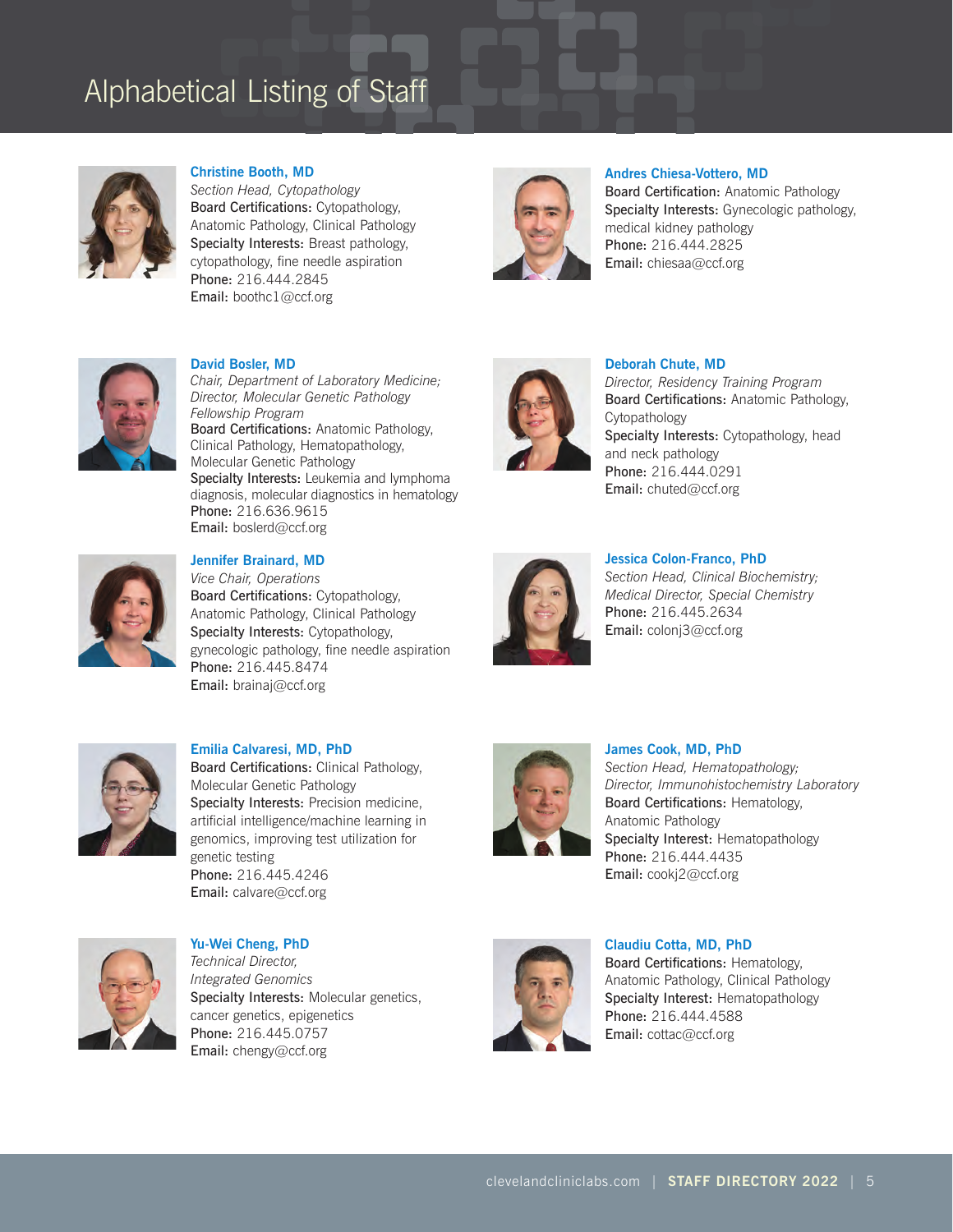

**R. Michelle Cox, MD** Board Certifications: Anatomic Pathology, Clinical Pathology Specialty Interest: Genitourinary pathology Phone: 216.636.9914 Email: coxr3@ccf.org



**Erinn Downs-Kelly, DO** Board Certifications: Anatomic Pathology, Clinical Pathology Specialty Interests: Breast pathology, gastrointestinal pathology Phone: 216.442.8112 Email: downske@ccf.org



**Vincent Cracolici, MD** Board Certifications: Anatomic Pathology, Clinical Pathology Specialty Interests: Head and neck pathology, endocrine pathology Phone: 216.448.8406 Email: cracolv@ccf.org



## **Erika Doxtader, MD**

*Associate Section Head, Cytopathology* Board Certifications: Anatomic Pathology, Clinical Pathology, Cytopathology Specialty Interest: Cytopathology Phone: 216.444.9154 Email: doxtade@ccf.org



**Genevieve (Eve) Crane, MD, PhD** Board Certifications: Anatomic Pathology, Hematology Specialty Interests: Hematopathology, digital pathology Phone: 216.442.0390 Email: craneg@ccf.org



### **Kathryn Dyhdalo, MD**

*Director, Cytopathology Fellowship Program*  Board Certifications: Cytopathology, Anatomic Pathology, Clinical Pathology Specialty Interests: Cytopathology, gynecologic pathology, fine needle aspiration Phone: 216.445.0954 Email: dyhdalk@ccf.org



**Michael Cruise, MD, PhD** *Medical Director, Center for Pathology Informatics; Medical Director, AP Molecular Pathology*  Board Certifications: Anatomic Pathology, Clinical Pathology, Hematopathology Specialty Interests: Luminal GI, pancreas, liver, hematopathology Phone: 216.444.0492 Email: cruisem@ccf.org



**Xiaoyan Cui, MD, PhD** Board Certifications: Anatomic Pathology, Clinical Pathology Specialty Interest: Breast pathology, gynecologic pathology Phone: 216.444.2200 Email: cuix@ccf.org



**Tarik Elsheikh, MD** *Medical Director, CCL Anatomic Pathology Services* Board Certifications: Anatomic Pathology, Clinical Pathology, Cytopathology Specialty Interests: Cytopathology, head and neck pathology Phone: 216.444.3704



## **Daniel H. Farkas, PhD, HCLD**

Email: elsheit@ccf.org

Specialty Interests: Molecular pathology testing for oncology, hematopathology, coagulation, bacteriology, virology; genomics, molecular genetics Phone: 216.445.0761 Email: farkasd2@ccf.org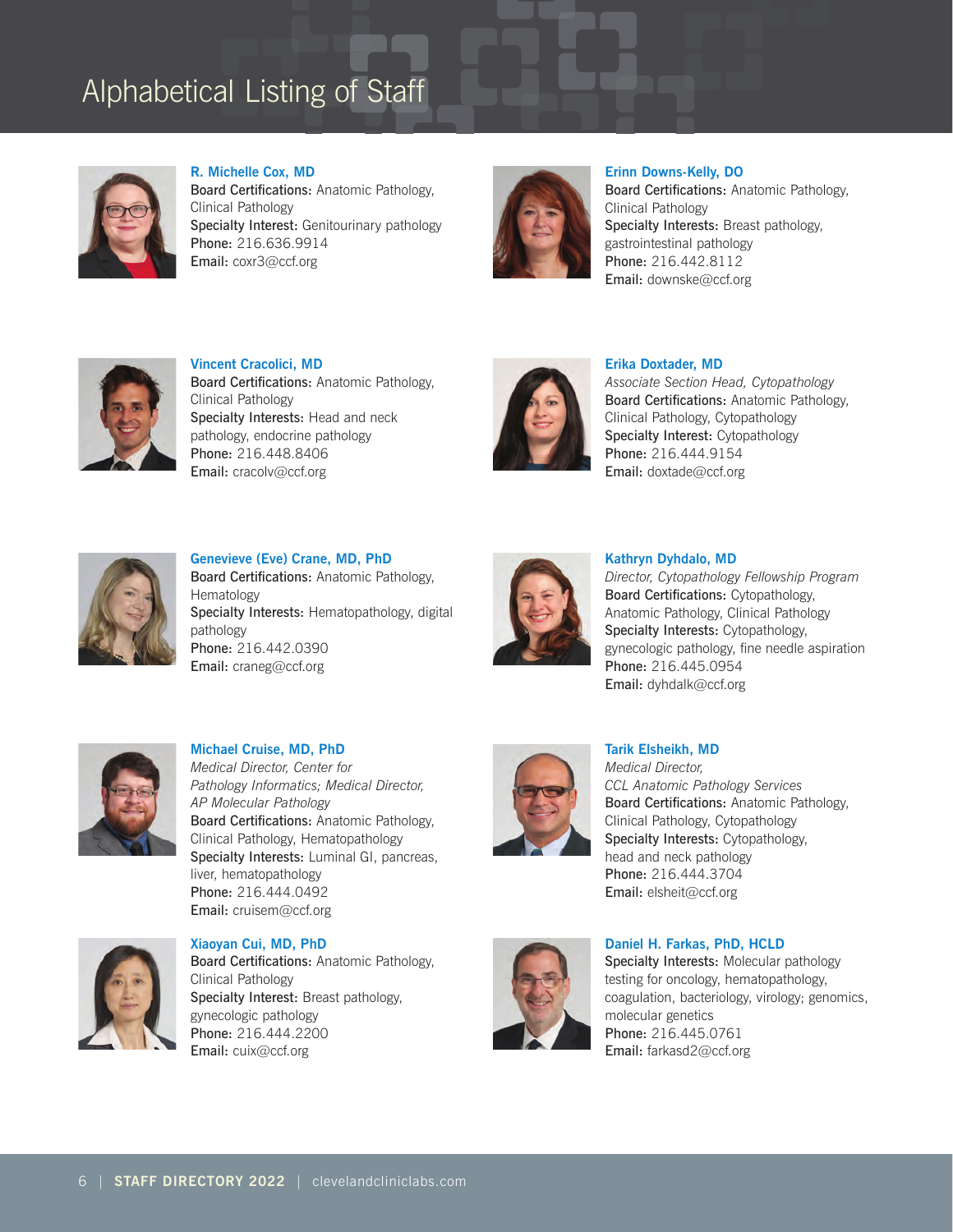

**Carol Farver, MD**  Board Certifications: Anatomic Pathology Specialty Interests: Pulmonary pathology Phone: 216.444.8245 Email: farverc@ccf.org



**Clifton Fulmer, MD, PhD** 

Board Certification: Anatomic Pathology Specialty Interests: Gastrointestinal, hepatobiliary, and pancreas pathology Phone: 216.445.3707 Email: fulmerc@ccf.org



**Anthony Fernandez, MD, PhD** Board Certifications: Dermatology, Dermatopathology Specialty Interests: Connective tissue diseases, fibrosing disorders, psoriasis, autoimmune bullous diseases, panniculitis Phone: 216.444.5725 Email: fernana6@ccf.org



*Director, Head and Neck Pathology; Director, Head and Neck Pathology Fellowship Program*

**Christopher Griffith, MD, PhD**

Board Certifications: Anatomic Pathology, Cytopathology Specialty Interests: Head and Neck Pathology, Endocrine Pathology and Cytopathology Phone: 216.445.0323 Email: griffic8@ccf.org



**Sherri Flax, MD** *Vice Chair, Regional Pathology* Board Certifications: Anatomic Pathology, Clinical Pathology, Hematology Specialty Interests: Coagulation, laboratory economics Phone: 216.347.5403 Email: flaxs@ccf.org



## **Karuna Garg, MD**

*Director, Gynecologic Pathology* Board Certifications: Anatomic Pathology, Clinical Pathology Specialty Interest: Gynecologic pathology Phone: 216.444.0205 Email: gargk2@ccf.org



**Nancy Fong, MD** Board Certifications: Anatomic Pathology, Clinical Pathology Specialty Interests: Breast pathology, cytopathology Phone: 216.445.4577 Email: fongn@ccf.org



#### **John Goldblum, MD**

*Chair, Department of Pathology* Board Certification: Anatomic Pathology Specialty Interests: Gastrointestinal pathology, soft tissue pathology, Barrett's esophagus, inflammatory bowel disease, pediatric and adult sarcomas Phone: 216.444.8238 Email: goldblj@ccf.org



**Karen Fritchie, MD** *Director, Soft Tissue Pathology; Director, Bone and Soft Tissue Fellowship Program* Board Certifications: Anatomic Pathology, Clinical Pathology Specialty Interests: Bone and soft tissue pathology Phone: 216.445.5505 Email: fritchk@ccf.org



**Marko Golusin, MD** Board Certifications: Anatomic Pathology, Clinical Pathology, Cytopathology Phone: 440.312.4500 Email: golusim2@ccf.org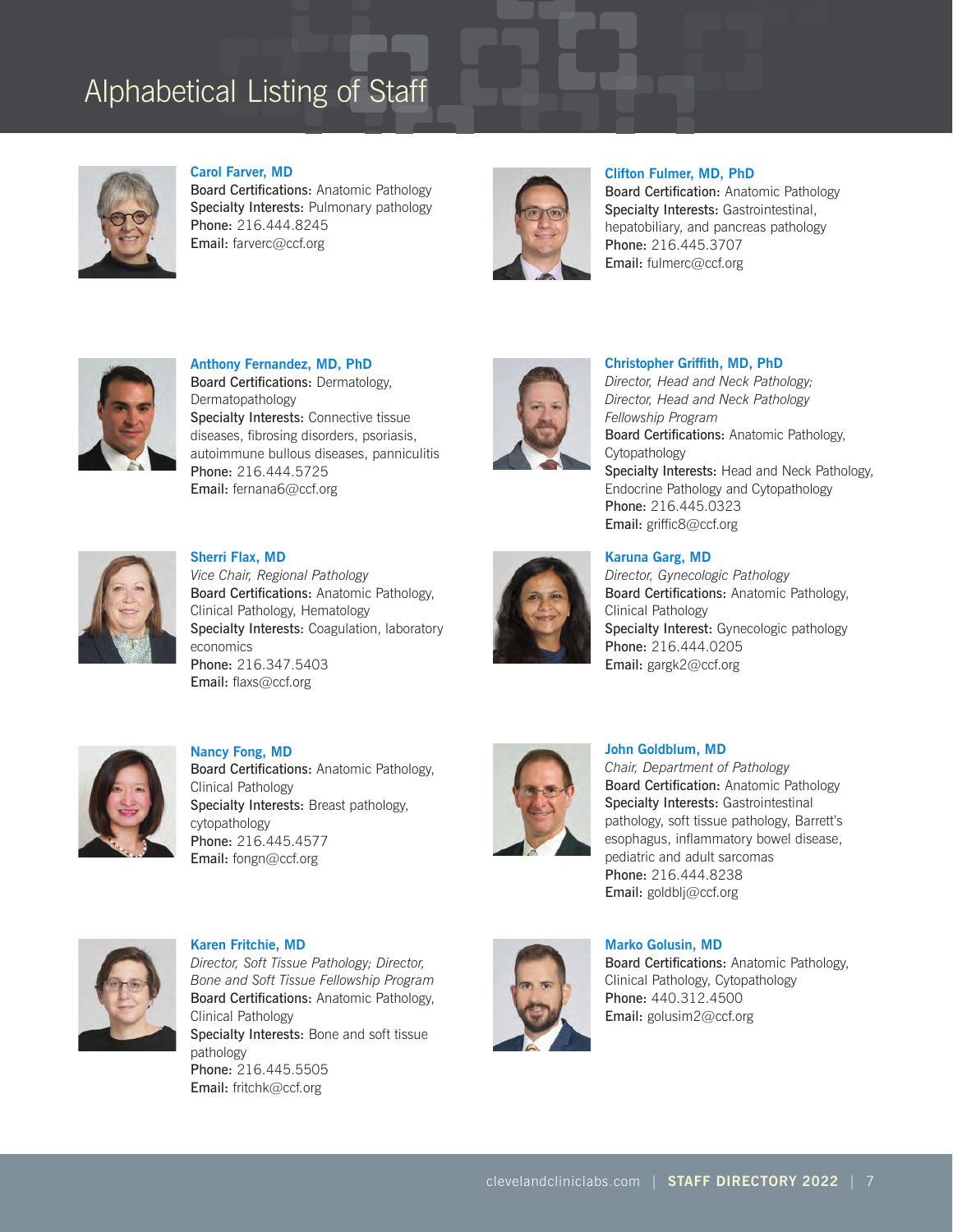

**Ilyssa Gordon, MD, PhD**

*Co-Director, Gastrointestinal Pathology; Co-Director, Hepatobiliary Pathology*  Board Certifications: Anatomic Pathology, Clinical Pathology Specialty Interest: Gastrointestinal pathology Phone: 216.444.2675 Email: gordoni@ccf.org



### **Leal Herlitz, MD**

*Director, Medical Kidney Pathology; Director, Electron Microscopy* Board Certifications: Anatomic Pathology, Clinical Pathology Specialty Interests: Medical kidney, renal transplant pathology Phone: 216.445.7605 Email: herlitl@ccf.org



**Fatima Hamadeh, MD** Board Certifications: Cytopathology, Anatomic Pathology, Clinical Pathology Specialty Interests: Cytopathology, hematopathology Phone: 216.445.6315 Email: hamadef@ccf.org



## **Raza Hoda, MD**

Board Certifications: Anatomic Pathology, Cytopathology Specialty Interests: Triple negative breast carcinoma, HER2 and pancreatic cytopathology Phone: 216.630.7690 Email: hodar@ccf.org



**Susan Harrington, PhD**  *Director, Mycobacteriology; Director, Microbiology Processing* Board Certification: Microbiology Specialty Interests: Specimen processing for microbiology, mycobacteriology, molecular diagnostics Phone: 216.445.2218 Email: harrins2@ccf.org



### **Aaron Hoschar, MD**

*Director, Frozen Section Service* Board Certification: Anatomic Pathology Specialty Interests: Head and neck pathology, endocrine pathology Phone: 216.444.5877 Email: hoschaa@ccf.org



### **Ian Harrold, MD**

Board Certification: Clinical Pathology, Blood Banking/Transfusion Medicine Specialty Interests: Transfusion medicine education Phone: 216.445.1457 Email: harroli@ccf.org



**Shaomin Hu, MD, PhD** Board Certifications: Anatomic Pathology, Clinical Pathology Specialty Interests: Gastrointestinal, hepatobiliary and pancreatic pathology Phone: 216.442.5622 Email: hus2@ccf.org



**Walter Henricks III, MD** *Vice Chair, Robert J. Tomsich Pathology and Laboratory Medicine Institute; Co-Medical Director, Laboratory Stewardship* Board Certifications: Anatomic Pathology, Clinical Pathology, Chemical Pathology Specialty Interests: Pathology informatics, gastrointestinal pathology Phone: 216.444.8237 Email: henricw@ccf.org



**Amy Joehlin-Price, MD** Board Certifications: Anatomic Pathology, Clinical Pathology Specialty Interest: Gynecologic pathology Phone: 216.445.4294 Email: joehlia@ccf.org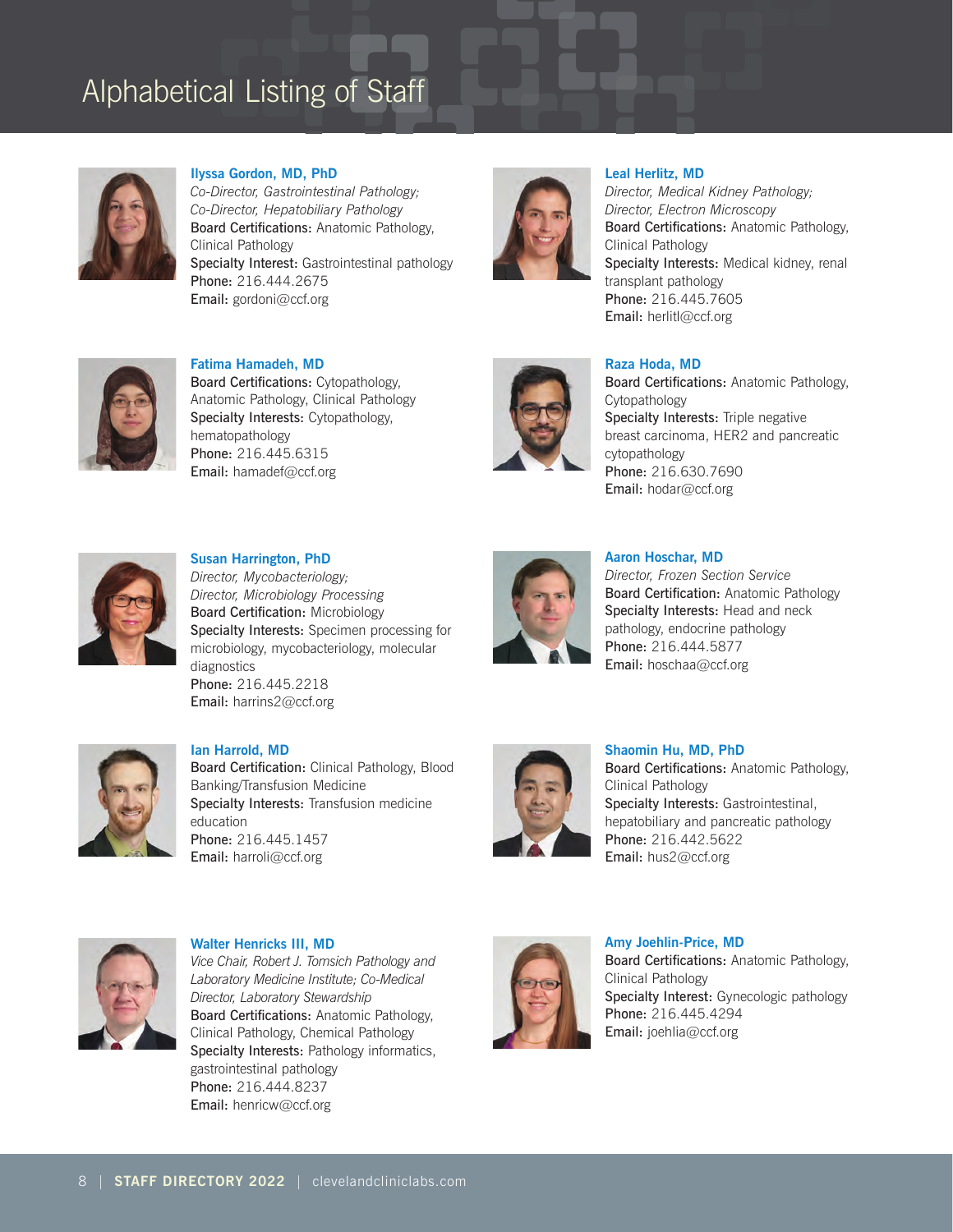

**Andrew Jones, MD** Board Certifications: Anatomic Pathology, Clinical Pathology Specialty Interest: Transfusion medicine Phone: 216.445.7434 Email: jonesa54@ccf.org



### **Alison Krywanczyk, MD**

Board Certifications: Anatomic Pathology, Clinical Pathology, Forensic Pathology Specialty Interests: Cardiomyopathies, sudden cardiac death, congenital heart disease, cardiac post-procedural complications, thromboembolic disease Phone: 216.444.7616 Email: krywana@ccf.org



**Kamran Kadkhoda, PhD** *Medical Director, Immunopathology* Specialty Interest: Immunopathology Phone: 216.444.7658 Email: kadkhok@ccf.org



## **James Lapinski, MD**

Board Certifications: Anatomic Pathology, Clinical Pathology Specialty Interest: Gastrointestinal pathology Phone: 216.476.7108 Email: lapinsj@ccf.org



**Scott Kilpatrick, MD** *Director, Orthopaedic Pathology; Co-Director, ePathology* Board Certifications: Anatomic Pathology, Clinical Pathology Specialty Interests: Bone and soft tissue pathology, cytopathology Phone: 216.444.5466 Email: kilpats@ccf.org



## **Gloria Lewis, MD**

Board Certifications: Anatomic Pathology, Clinical Pathology, Cytopathology Specialty Interests: Breast pathology, cytopathology, quality improvement Phone: 216.445.3829 Email: lewisg6@ccf.org



**Jennifer Ko, MD, PhD** *Medical Director, Cleveland Clinic Central Biorepository*  Board Certifications: Anatomic Pathology, Clinical Pathology Specialty Interests: Melanocytic neoplasms, tumor immunology Phone: 216.965.5134 Email: koj2@ccf.org



#### **Kelsey McHugh, MD**

Board Certifications: Anatomic Pathology, Clinical Pathology, Cytopathology Specialty Interests: Cytopathology, gastrointestinal pathology, hepatobiliary and pancreas pathology Phone: 216.636.1337 Email: mchughk3@ccf.org



**Grace Kroner, PhD** Specialty Interests: Clinical chemistry, laboratory test utilization Phone: 216.217.4585 Email: kronerg@ccf.org



#### **Patrick McIntire, MD**

*Director, Breast Pathology: Associate Director, Breast Pathology Fellowship Program* Board Certifications: Anatomic Pathology and Cytopathology Specialty Interests: Digital image analysis, tumor infiltrating lymphocytes, urinary cytology Phone: 216.445.4564 Email: mcintip2@ccf.org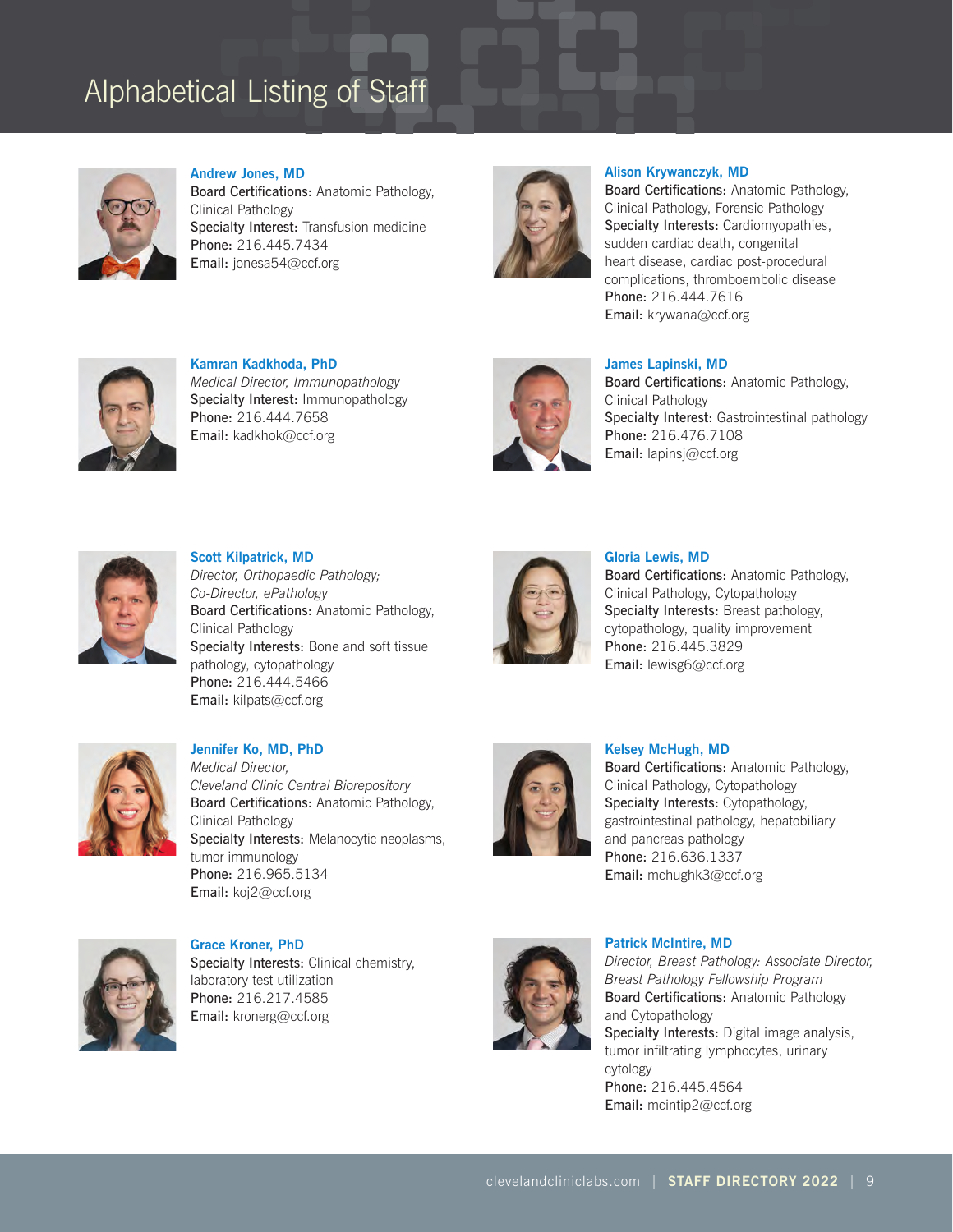

**Amy McKenney, MD** *Director, Perinatal Pathology*  Board Certifications: Pediatric Pathology, Hematopathology Specialty Interests: Perinatal pathology, placental pathology Phone: 216.442.5628 Email: mckenna@ccf.org



**Jonathan Myles, MD** 

*Quality Institute Officer* Board Certifications: Anatomic Pathology, Clinical Pathology Specialty Interests: Cardiac pathology, medical nephropathology, breast pathology, lymph node pathology Phone: 216.444.2842 Email: mylesj@ccf.org



**Jesse McKenney, MD** Board Certification: Anatomic Pathology Specialty Interests: Genitourinary pathology, soft tissue pathology Phone: 216.444.1058 Email: mckennj@ccf.org



## **Megan Nakashima, MD**

*Director, Hematopathology Fellowship Program* Board Certifications: Anatomic Pathology, Clinical Pathology, Hematology Specialty Interests: Hematopathology, hemostasis and thrombosis Phone: 216.442.5636 Email: nakashm@ccf.org



**Adam McShane, PhD** *Medical Director, Automated Chemistry* Specialty Interest: Clinical biochemistry Phone: 216.444.2415 Email: mcshana@ccf.org



## **Marvin Natowicz, MD, PhD**

Board Certifications: Clinical Pathology, Clinical Genetics, Clinical Biochemical Genetics, Clinical Cytogenetics, Clinical Molecular Genetics Specialty Interests: Autism, clinical neurogenetics, clinical neurometabolism Phone: 216.445.3735 Email: natowim@ccf.org



**Mark Melaragno, MD** *Co-Director, Regional Clinical Operations* Board Certifications: Anatomic Pathology, Clinical Pathology, Added Qualification in Cytopathology Specialty Interests: Gynecologic pathology, cytopathology, point-of-care testing Phone: 216.476.7108 Email: mamela@ccf.org



### **Jane Nguyen, MD, PhD**

*Assistant Medical Director, Immunohistochemistry Laboratory* Board Certifications: Anatomic Pathology, Clinical Pathology Specialty Interests: Medical kidney pathology, genitourinary pathology Phone: 216.445.4282 Email: nguyenj@ccf.org

**Sanjay Mukhopadhyay, MD** *Director, Pulmonary Pathology*  Board Certifications: Anatomic Pathology, Clinical Pathology Specialty Interest: Pulmonary pathology Phone: 216.444.6781 Email: mukhops@ccf.org



## **Sarah Ondrejka, DO**

Board Certifications: Hematology, Anatomic Pathology, Clinical Pathology Specialty Interests: Hematopathology, hemostasis and thrombosis Phone: 216.445.1662 Email: ondrejs@ccf.org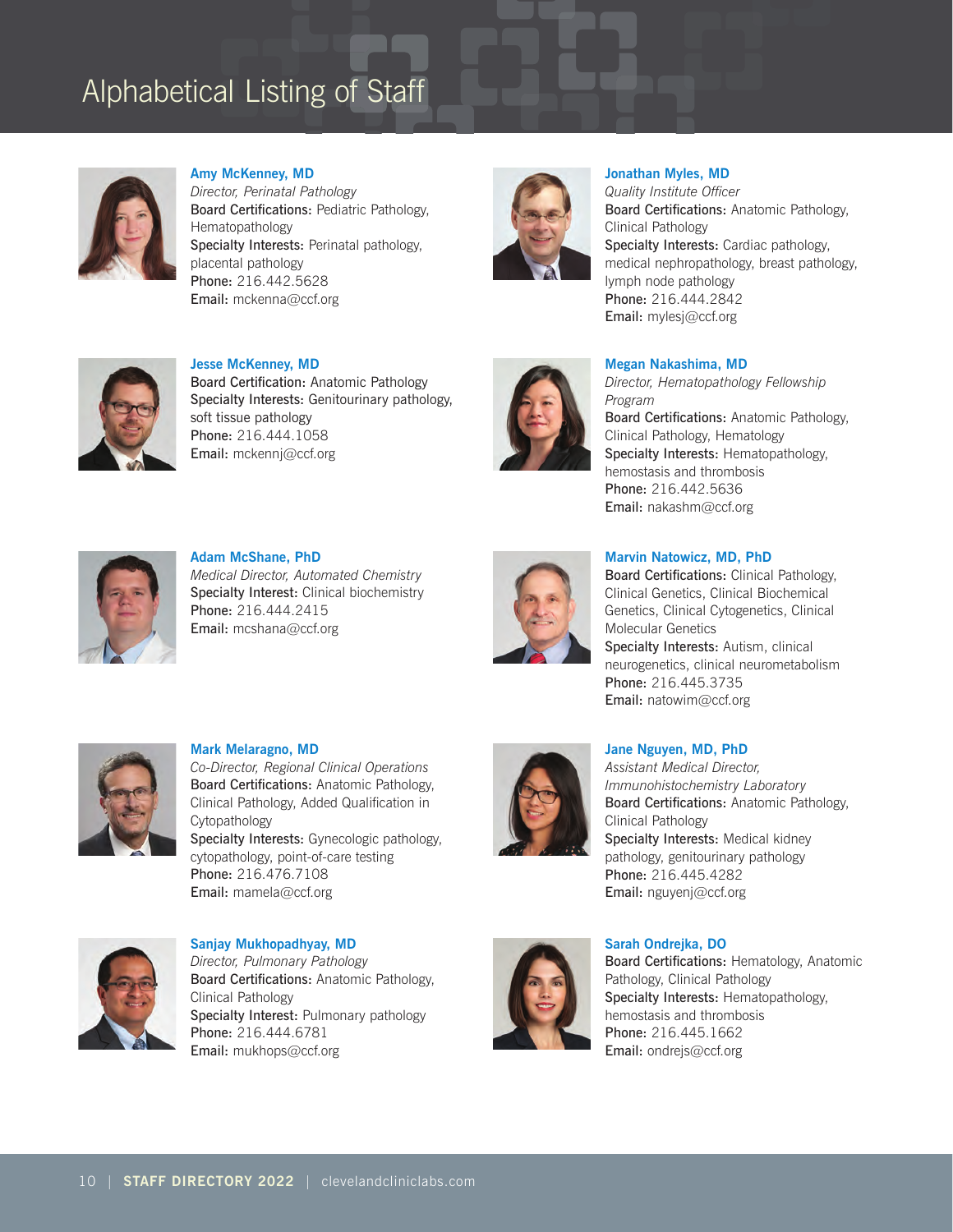

### **Olaronke Oshilaja, MD**

Board Certifications: Anatomic Pathology, Clinical Pathology, Cytology, Hematology Specialty Interests: Cytology, hematology Phone: 440.312.3190 Email: oshilao@ccf.org



### **Susan Porter, MD**

Board Certifications: Anatomic Pathology, Clinical Pathology, Cytopathology Specialty Interests: Cytology, gynecologic pathology Phone: 440.312.4525 Email: porters@ccf.org



**Ziad Peerwani, MD** *Medical Director, Cleveland Clinic Laboratories* Board Certifications: Anatomic Pathology, Clinical Pathology, Hematopathology Specialty Interest: Adult and pediatric acute leukemia, transient abnormal myelopoiesis, myelodysplastic syndromes Phone: 216.444.4547 Email: peerwaz@ccf.org



### **Richard Prayson, MD**

*Section Head, Neuropathology* Board Certifications: Anatomic Pathology, Clinical Pathology Specialty Interests: Neuropathology, placental pathology Phone: 216.444.8805 Email: praysor@ccf.org



**Melissa Piliang, MD** 

*Co-Section Head, Dermatopathology* Board Certifications: Dermatopathology, Dermatology Specialty Interest: Dermatopathology Phone: 216.445.9110 Email: pilianm@ccf.org



#### **Christopher Przybycin, MD**

*Director, Genitourinary Pathology Fellowship Program* Board Certifications: Anatomic Pathology, Clinical Pathology Specialty Interests: Genitourinary pathology, gynecologic pathology Phone: 216.444.8421 Email: przybyc@ccf.org



**Thomas Plesec, MD** Board Certifications: Anatomic Pathology, Clinical Pathology Specialty Interests: Gastrointestinal pathology, liver pathology Phone: 216.636.9707 Email: plesect@ccf.org



### **NurJehan Quraishy, MD**

*Section Head, Transfusion Medicine* Board Certifications: Anatomic Pathology, Clinical Pathology, Blood Banking, Transfusion Medicine Specialty Interests: Blood banking, transfusion medicine, immunohematology Phone: 216.445.4619 Email: quraisn@ccf.org



**Maria Luisa C. Policarpio-Nicolas, MD** Board Certifications: Anatomic Pathology, Clinical Pathology, Cytopathology Specialty Interests: Cytology and gynecologic pathology Phone: 440.445.0876 Email: policam@ccf.org



### **Laura Rabinowitz, MD**

Board Certifications: Anatomic Pathology, Clinical Pathology Specialty Interests: ENT Pathology, endocrine pathology, placental pathology, gynecologic pathology Phone: 216.587.8146 Email: Irabinowitz@ccf.org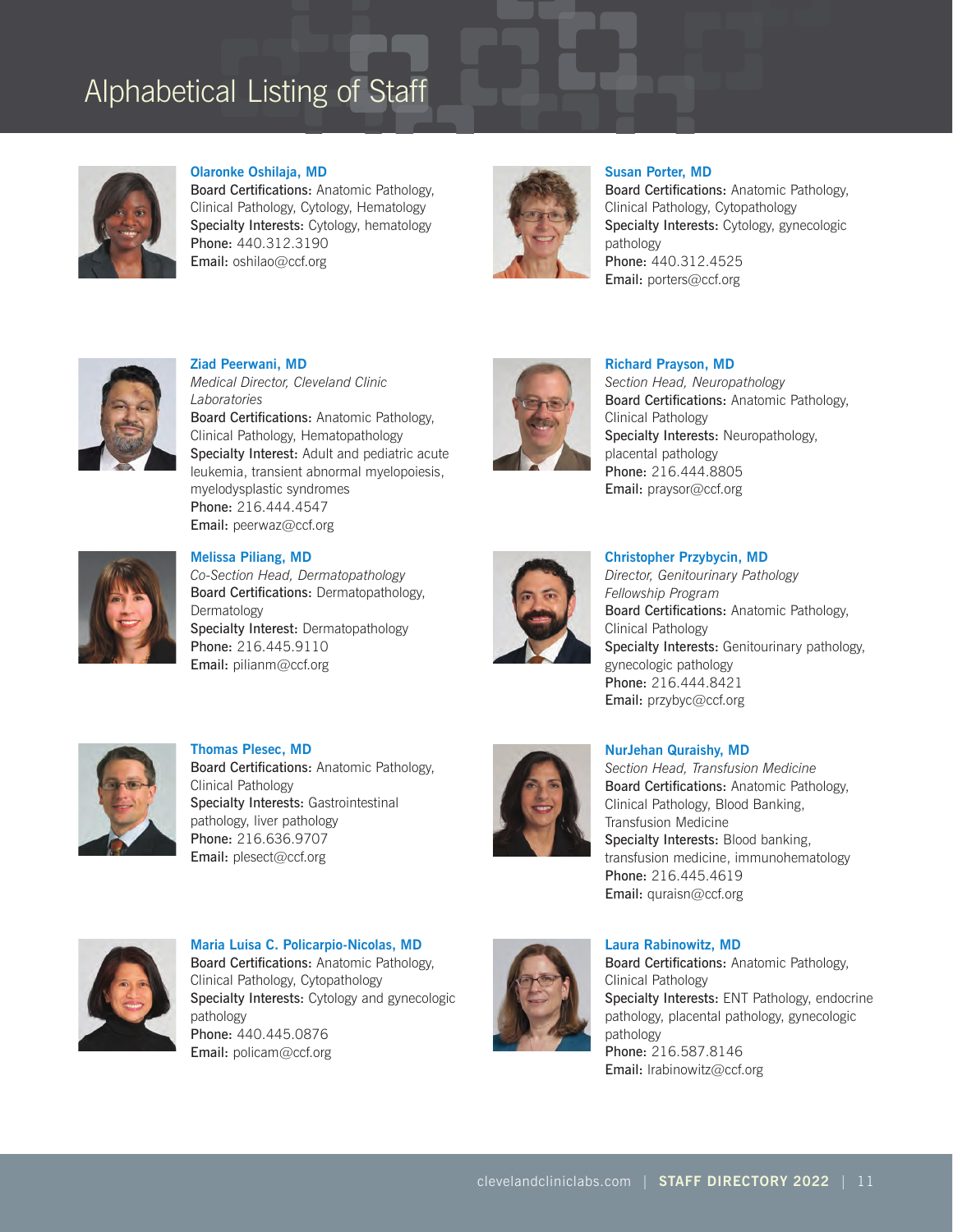

**Mobeen Rahman, MD** Board Certifications: Anatomic Pathology, Clinical Pathology Specialty Interest: Sinonasal and thyroid pathology Phone: 216.445.4577 Email: rahmanm4@ccf.org



**Daniel Roberts, MD** Board Certification: Anatomic Pathology Specialty Interests: Gastrointestinal pathology, liver pathology Phone: 216.445.6859 Email: robertd13@ccf.org



**Edmunds Reineks, MD, PhD** *Section Head, Point-of-Care Testing; Director, Clinical Biochemistry Fellowship Program* Board Certification: Clinical Pathology Specialty Interest: Clinical biochemistry Phone: 216.444.9143 Email: reineke@ccf.org



**Scott Robertson, MD, PhD**

Board Certification: Anatomic Pathology Specialty Interest: Pancreatic neoplasia Phone: 216.444.3483 Email: roberts10@ccf.org



**John Reith, MD** Board Certifications: Anatomic Pathology, Clinical Pathology Specialty Interests: Bone and soft tissue pathology, gastrointestinal pathology Phone: 216.445.6416 Email: reithj2@ccf.org



**E. Rene Rodriguez, MD** *Section Head, Autopsy Pathology;*

*Director, Cardiovascular Pathology* Board Certifications: Anatomic Pathology, Clinical Pathology Specialty Interests: Cardiovascular pathology, cardiomyopathies, cardiac transplant pathology, aortic diseases, valvular diseases Phone: 216.444.2091 Email: rodrigr2@ccf.org



**Morayma Reyes Gil, MD** *Medical Director, Hemostasis and Thrombosis* Board Certifications: Clinical Pathology Specialty Interests: Hemostasis and thrombosis, benign hematology, protein electrophoresis Phone: 216.218.2612 Email: reyesgm@ccf.org



## **Joyce Heesun Rogers, MD, PhD**

Board Certifications: Hematopathology, Anatomic Pathology, Clinical Pathology Specialty Interests: Hemostasis and thrombosis, hematopathology, cytogenetics Phone: 216.445.2719 Email: rogersj5@ccf.org



**Daniel Rhoads, MD** *Section Head, Microbiology; Director, Bacteriology; Director, Medical Microbiology Fellowship Program* Board Certifications: Clinical Pathology, Medical Microbiology Specialty Interest: Bacteriology Phone: 216.444.6519 Email: rhoadsd@ccf.org



**Shira Ronen, MD** Board Certifications: Anatomic Pathology, Clinical Pathology, Dermatopathology Specialty Interest: Dermatopathology Phone: 216.444.8825 Email: ronens@ccf.org

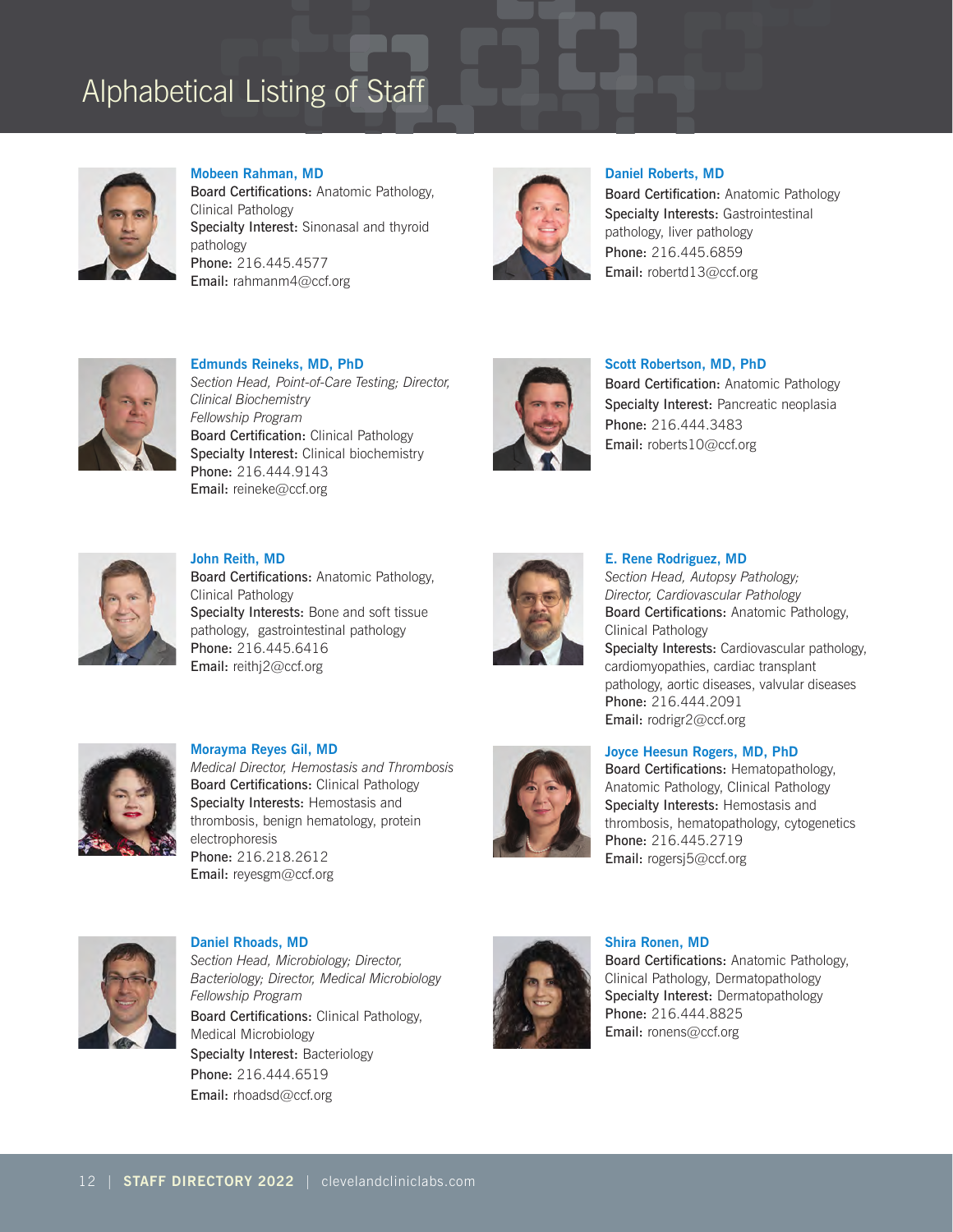

**J. Jordi Rowe, MD**  *Director, Breast Pathology Fellowship Program*  Board Certifications: Anatomic Pathology, Clinical Pathology Specialty Interests: Breast pathology, gastrointestinal pathology Phone: 216.445.0089 Email: rowej@ccf.org



**Sebouh Setrakian, MD**

Board Certifications: Anatomic Pathology, Clinical Pathology, Cytopathology Specialty Interest: Gastrointestinal pathology Phone: 216.491.7194 Email: sesetr@ccf.org



**Brian Rubin, MD, PhD**  *Chair, Robert J. Tomsich Pathology and Laboratory Medicine Institute* Board Certification: Anatomic Pathology Specialty Interests: Soft tissue pathology, molecular diagnostics, orthopaedic pathology Phone: 216.445.5551 Email: rubinb2@ccf.org



## **Akeesha Shah, MD**

Board Certifications: Anatomic Pathology, Clinical Pathology, Cytopathology Specialty Interests: Cytopathology, head and neck, and endocrine pathology Phone: 216.444.2825 Email: shaha8@ccf.org



**Suneeti Sapatnekar, MD, PhD**

Email: sapatns@ccf.org

*Director, Blood Banking and Transfusion Medicine Fellowship Program* Board Certifications: Anatomic Pathology, Clinical Pathology, Blood banking, Tranfusion medicine Specialty Interest: Transfusion medicine Phone: 216.444.3508



**Sheila Shurtleff, PhD, HCLD(ABB)**

Specialty Interests: Molecular pathology, molecular genetics Phone: 216.445.0775 Email: shurtls@ccf.org



**Erica Savage, MD** *Director, Gastrointestinal Pathology Fellowship Program* Board Certifications: Anatomic Pathology, Clinical Pathology Specialty Interests: Gastrointestinal Pathology, hepatobiliary pathology Phone: 216.448.8394 Email: savagee2@ccf.org



**Jacob Sweeney, MD** Board Certifications: Anatomic Pathology, Clinical Pathology Specialty Interests: Gastrointestinal pathology, liver pathology Phone: 216.444.0046 Email: sweenej4@ccf.org



**Andrew Sciallis, MD** Board Certifications: Anatomic Pathology, Clinical Pathology, Cytopathology Specialty Interests: Papillary lesions of the breast, Endometrioid neoplasms Phone: 216.444.8238 Email: scialla@ccf.org



**Carmela Tan, MD** *Director, Cardiovascular Pathology Fellowship Program* Board Certification: Anatomic Pathology Specialty Interests: Autopsy pathology, cardiovascular pathology, cardiomyopathies, cardiac transplant pathology, aortic diseases, valvular diseases Phone: 216.444.9489 Email: tanc@ccf.org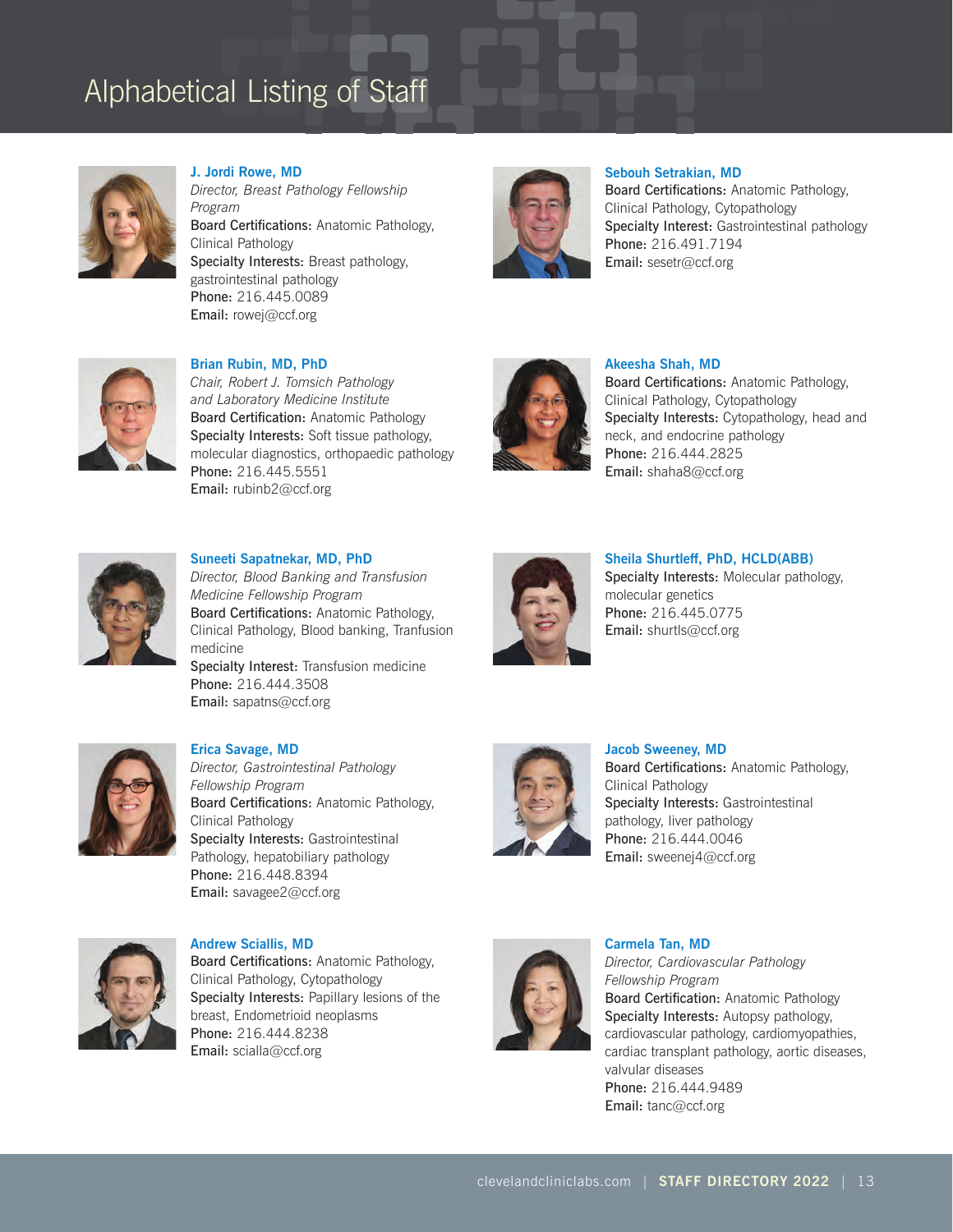

**Karl Theil, MD**  *Associate Director, Clinical Pathology Residency Program* Board Certifications: Hematology, Anatomic Pathology, Clinical Pathology Specialty Interests: Bone marrow transplantation, cytogenetics, hematopathology Phone: 216.444.1086 Email: theilk@ccf.org



## **Bin Yang, MD, PhD**

*Medical Director, CCL International Business Development; Co-Director, ePathology* Board Certifications: Anatomic Pathology, **Cytopathology** Specialty Interests: Cytopathology, gynecologic pathology, molecular pathology Phone: 216.445.0306 Email: yangb@ccf.org



**Kristen Tomaszewski, MD**  Board Certifications: Anatomic Pathology, Clinical Pathology Specialty Interests: Transplant pathology, native medical kidney pathology Phone: 216.445.0396 Email: tomaszk@ccf.org



### **Gabrielle Yeaney, MD**

*Director, Ocular Pathology* Board Certifications: Neuropathology, Anatomic Pathology Specialty Interests: Neuropathology, ocular pathology Phone: 216.445.1785 Email: yeaneyg@ccf.org



**Zheng Jin Tu, PhD** Specialty Interests: Bioinformatics infrascructure and methodologies in support of NGS-based diagnositc solutions Phone: 216.445.0776 Email: tuz@ccf.org



## **Lisa Yerian, MD**  *Medical Director, Continuous Improvement*  Board Certification: Anatomic Pathology Specialty Interests: Liver and gastrointestinal pathology Phone: 216.445.7234

Email: yerianl@ccf.org



**Sean Williamson, MD** *Director, Genitourinary Pathology; Vice Chair, Education* Board Certifications: Anatomic Pathology, Clinical Pathology Specialty Interest: Genitourinary pathology Phone: 216.445.6416 Email: willias73@ccf.org



**Gloria Zhang, MD, MPH** Board Certifications: Anatomic Pathology, Clinical Pathology Specialty Interests: Breast pathology, gynecologic pathology Phone: 216.445.8745 Email: zhangg@ccf.org



**Juan Xing, MD**  Board Certifications: Anatomic Pathology, Clinical Pathology, Cytopathology Specialty Interests: Urine cytology, molecular testing, digital cytology Phone: 216. Email: xingj@ccf.org



**Xuefeng Zhang, MD** Board Certifications: Anatomic Pathology, Clinical Pathology Specialty Interests: Gastrointestinal, hepatobiliary and pancreatic pathology Phone: 216.444.6830 Email: zhangx2@ccf.org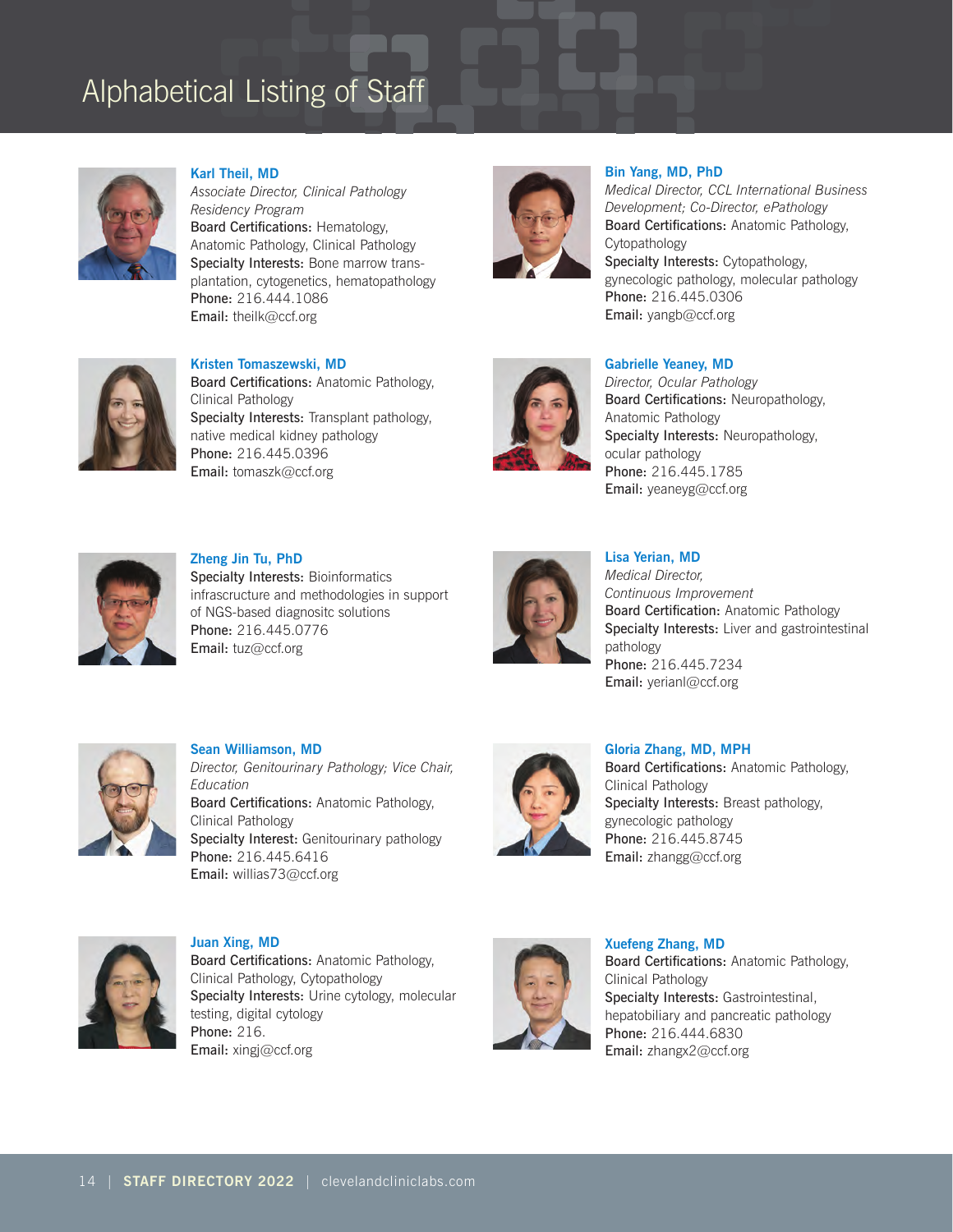If you are a healthcare provider in need of a second opinion consultation with one of our subspecialty pathologists, please provide us with the following information:



## **Consult Requisition**

Each section on the **Pathology Consult Requisition** must be filled out, including:

- Patient Identifiers
- Billing Information
- Clinical Overview
- Physician Contact Details
- Specimen Information



## **Supporting Documentation**

Along with a completed requisition and the specimen(s), provide the following **supporting documents**:

- Cover Letter
- Patient's Pathology Report (required)



## **Slides and Blocks** Our laboratories return slides and blocks by **UPS Ground**.

Expedited return services are available if a FedEx/UPS account is provided by the requester.



Ship documents and specimens to:

**Cleveland Clinic Laboratories** Pathology Consultative Services 2119 E. 93rd Street, L15 Cleveland, OH 44106

**Specimens must be shipped via UPS, FedEx, or DHL.** Any specimens sent via US Mail will be subject to significant delays.